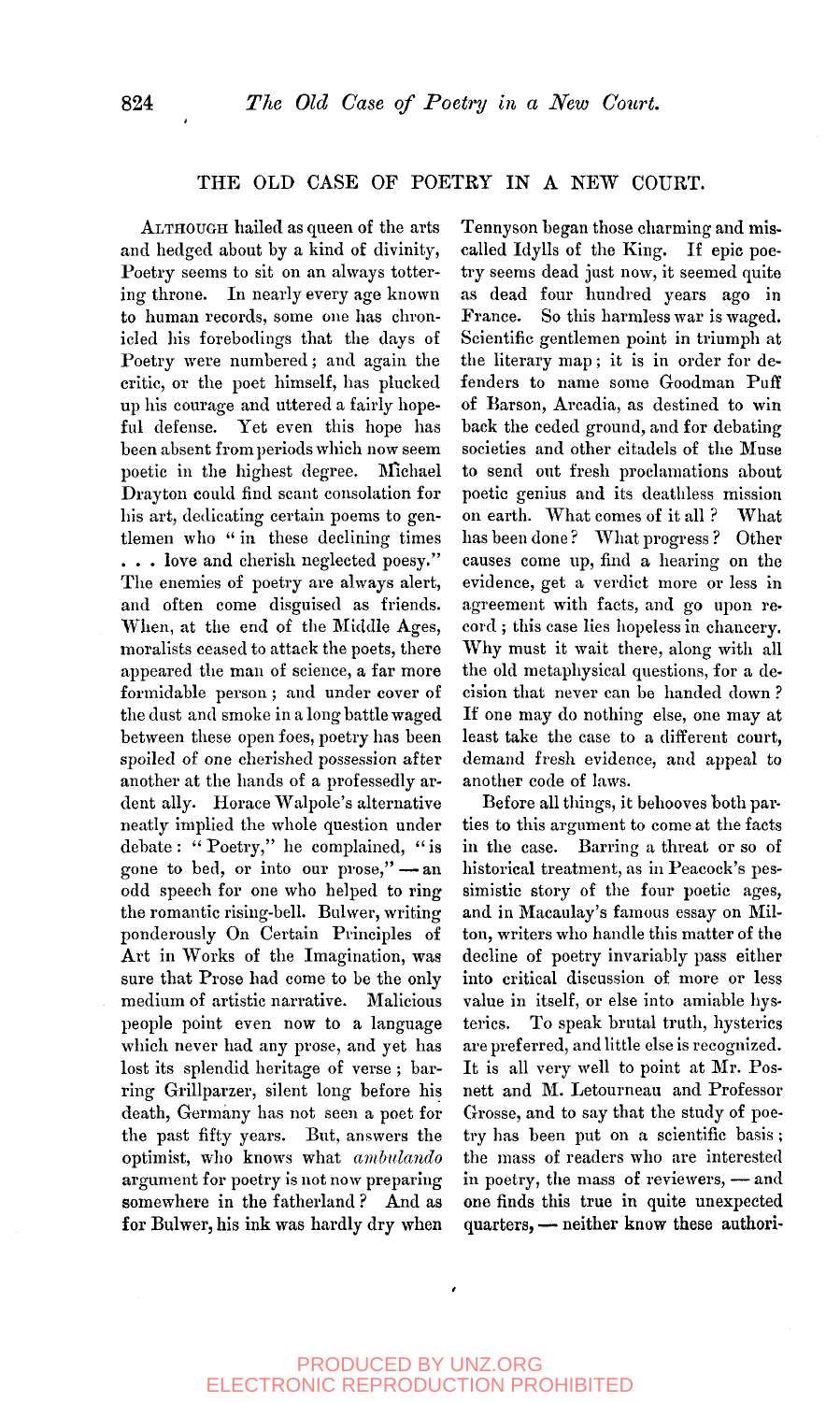ties nor care for any scientific basis at all. The poetry of Professor Grosse's seeking, say critic and reviewer, is not our poetry, —is not poetry in any case, save by a wanton stretching of the term. In other words, they exclude from their study of poetry a good half of the facts of poetry. In any living science one begins by finding and grouping all the facts, high and low alike ; and one then proceeds to establish the relations of these facts on lines of record and comparison. The facts of poetry should be conterminous with the whole range of poetic material ; and when one faces this material, one has to do with an element in human life, although the ordinary writer seems to think tliat he degrades his subject by taking such an attitude. He searches for the cause and fact of poetry in a sphere outside of human life, removed from ordinary human conditions, and touching only an infinitesimal part of the sum of poetic material. True, there is nothing nobler than the effort to reckon with great poetry, and competent critics who succeed in this must always hold a conspicuous place in letters ; but great poetry and the great critic are not all. Poetry, high or low, as product of a human impulse and as a constant element in the life of man, belongs to that history which has been defined of late as " concrete sociology ; " and it is on this ground, and not in criticism, that the question of the decline of poetry must be asked and answered. The task of poetics, as yet almost untried, is to make clear the relations between higher and lower forms. Like war, marriage, worship, magic, personal adornment, and a dozen other institutions of the sort, poetry is an element in human life which seems to go back to the beginnings of society. Trustworthy writers even say it was one of the more conspicuous factors in the making more conspicuous nectors in the makwhen one is asked whether poetry, that is, emotional rhythmic utterance, must be regarded as a decreasing factor in contemporary social

progress, one faces a question of sociological as well as of literary interest, and one must answer it on broader ground than biographical criticism, in clearer terms than can be furnished by those old hysterics about genius. To treat the question as it is almost invariably treated, to make it an ingenious speculation whether any more great poets can arise under our modern conditions, whether Goethe, if he were born now, would not be simply a great naturalist, and whether Robert Browning or Huxley better solved the riddle of the painful earth, — all this is to keep up an unwholesome separation of poetics from vital and moving sciences, and to make the discussion itself mere chatter about a question d'été. Question d'été may not be good French, though I think it is sanctioned by M. Melchior de Vogüé; nevertheless, it ought to be good, for it expresses the nugatory character of studies which differ from useful Investigation as the " summer girl " differs from that permanent she who is destined to warn, to comfort, and — in America — to command.

The advantage in this sociological study of poetry is that it can keep abreast of other sciences. The oars dip into actual water, the boat moves, whether with the current of opinion or against it, and the landscape changes for one's pains; anything is better than the old rowing-machines, or rather than the theatrical imitation of a boat, with the sliding scenery and the spectators that pay to be fooled. Moreover, It is wide scientific work, not laboratory methods, so called, like countings of words, curves of expression, and all such pleasant devices that rarely mount above the mechanical in method and the wholly external in results ; in sociological poetics one is dealing with the life of the race and with the heart of man. F. Schlegel's famous word about art in general holds firm here ; the science of poetry is the history of poetry, history in its widest and deepest sense. The futile character of poetic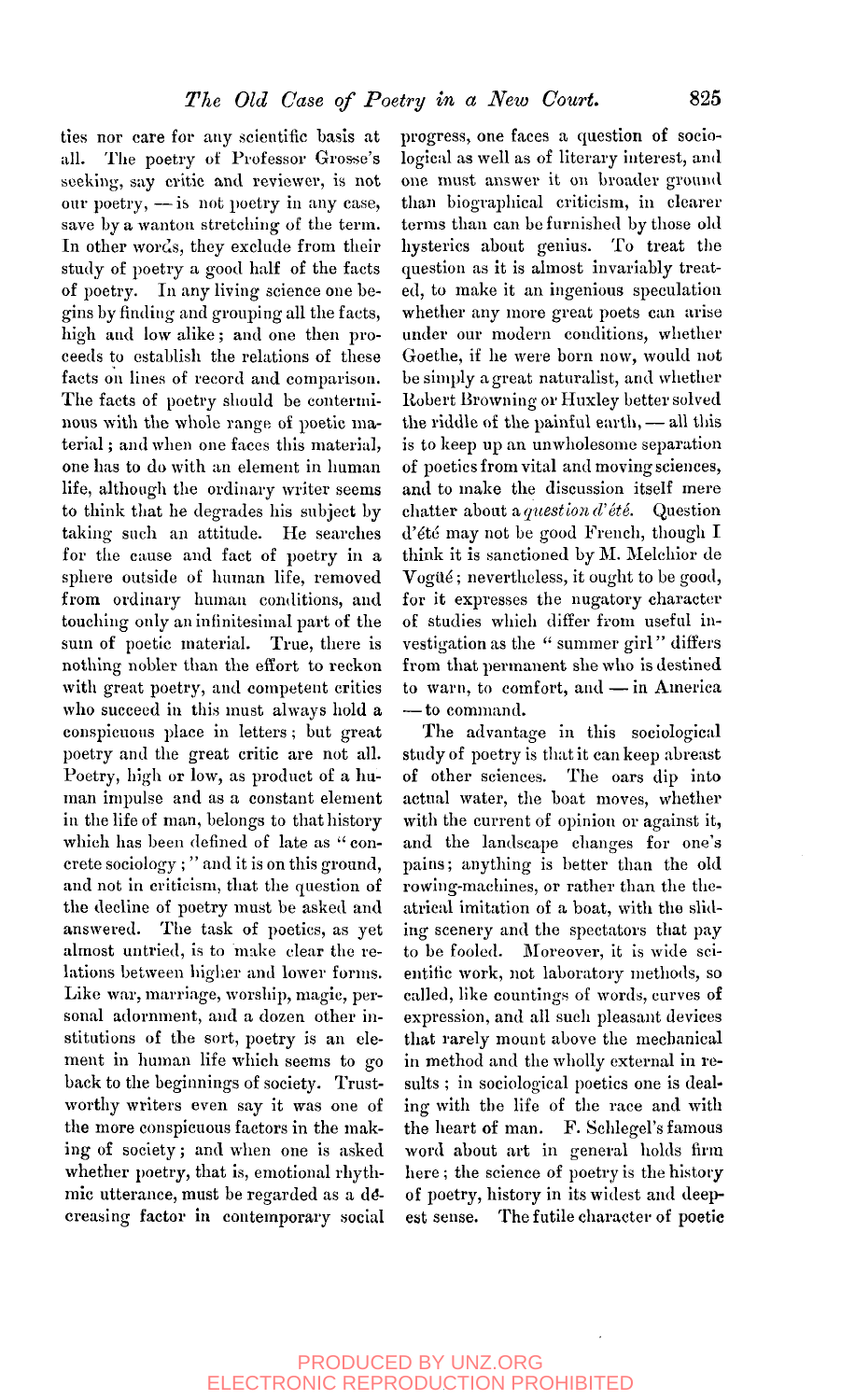studies springs from that fatal ease with which a powerful thinker sets down thoughts about poetry, and from the reluctance to undertake such hard work as confronts even our powerful thinker when he is minded to know the facts. To get the wide outlook, one must climb ; to get the deep insight, one must analyze and order and compare. Now the pity of it is that this outlook and this insight, this appreciation of a masterpiece and this knowledge of the vast material of which it is part, are not only rarely achieved in themselves, but are seldom if ever united. The great poems are studied apart; and as a group, more or less stable, they form what is known as poetry. Detached from the mass of verse, and so from the social medium where all poetry begins and grows, they are referred to those conditions of genius which can tell at best but half the tale; while that very mass of verse which one concedes to the social group, that unregarded rhythmic utterance of field and festival in which communal emotion found and still finds vent, is left as a fad of ethnologists and folk-lore societies. But the material thus divided belongs together ; each half should explain the other half; and such an unscientific rejection of material must take poetics hopelessly out of the running.

This plea for a more comprehensive range of material holds good not only in the discussion of poetry in general, its origins, history, future, but in the study of the great poem itself. Take something that every one reads, and even Macaulay's schoolboy studies, — the Lycidas of Milton. Reader, critic, biographer, have long since come to terras with the poem; it stirs heart and mind, it belongs to the masterpieces, it voices the genius of Milton, it echoes Puritan England. Here one usually stops ; but here one should not stop. Lycidas, as a poem, is the outcome of human emotion in long reaches of social progress ; it is primarily a poem of grief for the dead, a link in

that chain of evolution in rhythmic utterance which leads from wild gestures and inarticulate cries up to the stately march of Milton's verse and the higher mood of his thought. So far from degrading one's conception of great poetry, the comparison of rough communal verse should throw into strongest relief the dignity and the majesty of a poet's art. One has taken this poet from his parochial limits, and set him, strongly lighted, at the front of a great stage, with its dim background full of half-seen, strangely moving figures ; his song is now detached from a vast chorus of human lamentation, and now sinks back into it as into its source. In certain great elegies, as also in the hymeneal, this chorus actually lingers as a refrain. True, the individuals of the chorus are seldom interesting in themselves. The black fellow of Australia shall not soothe our grief with his bowlings for his dead, nor even the Corsiean widow with her *vocero.* But the chorus as chorus is impressive enough ; it is a part of the piece ; heard or unheard, it belongs with the triumphs of individual art. Somewhere in every great poem lurks this legacy of communal song. It may better be called the silent partner, without whose capital, at the least, no poet can now trade in Parnassian ware ; and as for lyric verse, there the partner is not even silent. All amorous lyric, whether of German Walther or of Roman Catullus, holds an echo of festal throngs singing and dancing at the May. The troubadours come down to us with proud names, yet they are only spokesmen of an aristocratic guild ; and this again was but a sifting and a refinement of the throngs which danced about their *regine Avrillouse* a thousand years ago. It was once lad and lass in the crowd ; it Let was once fact and has  $\ln$  bit crowd, it comes to be lover and ingu-born dame at daybreak, with a warning from the watcher on the castle walls; then that vogue passes, with all its songs that seem to sing themselves; the situation has grown de-<br>plorably unconventional, and the note is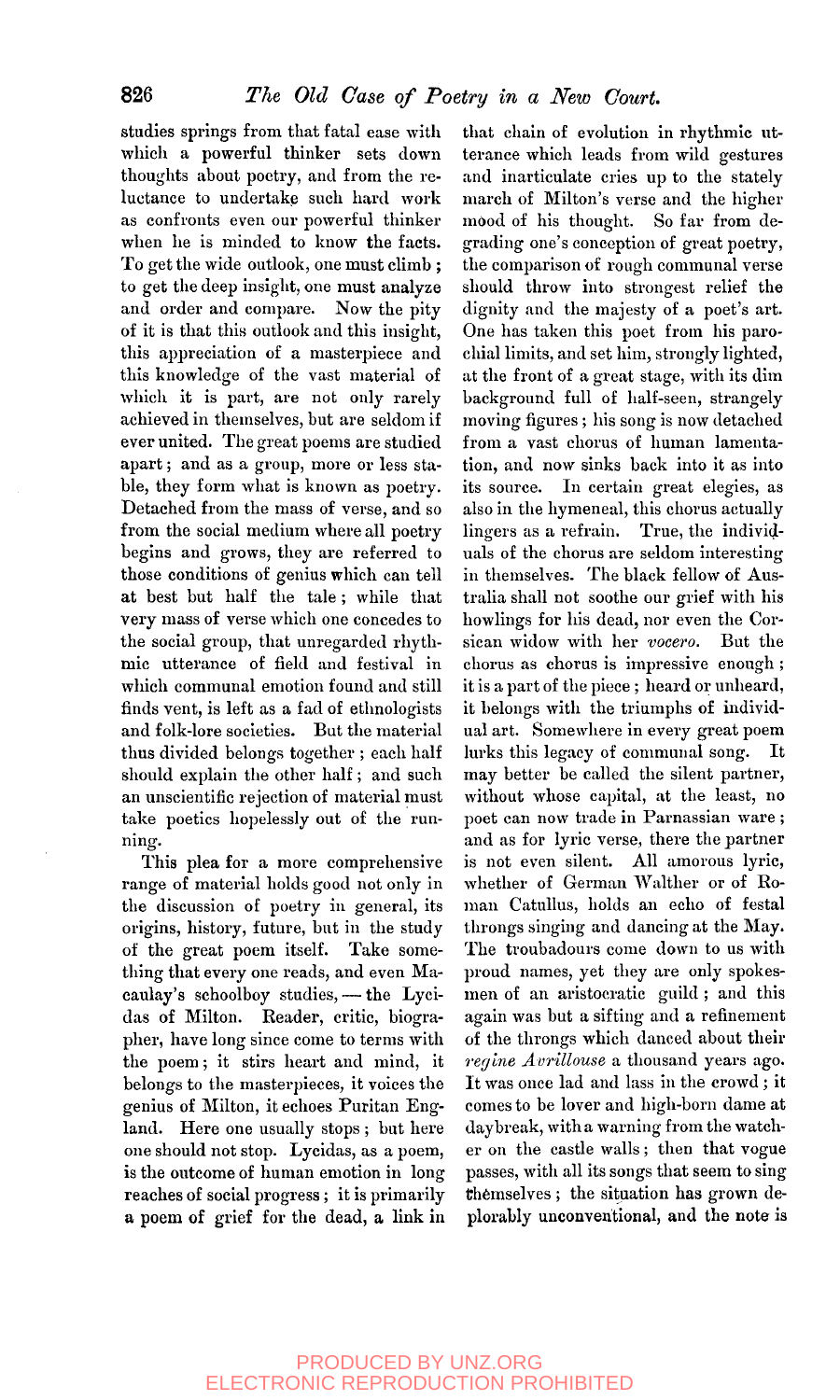false. Amorous lyric waxes more grave, taking on a new privacy of utterance, and a new individuality of tone. It is now the subtle turn of thought, and not the cadence of festal passion, which sets off Lovelace's one perfect song from all its kind ; yet, without that throb of passion, that rhythm as of harmonious steps, one of them a piece of human nature, and the other a legacy from the throng, Lovelace had never made his verses and there would be no lyric in the world.

Poetry is thus a genesis in the throng, then an exodus with the solitary poet, then — though this is too often forgotten — a return to the throng. At least it is so with the great poets. Minor poets are by no means that *gente moutonnière* which Sainte-Beuve declared them to be. Not the poet, but the verse-smith, the poetaster, is anxious to deny his parentage in communal song, and to set forth his excellent differences. He will daze the editor and force his way into the magazine by tricks of expression, a new adjective, a shock of strange collocations. In a steamboat on the Baltic I once met a confidential soul who told me of his baffled designs upon the vogue of modern fiction. He had written, it seemed, a novel without a woman in it; and he had printed this novel in red ink. " And I am not famous yet," he sighed. So with one kind of minor poet. He works through eccentricities and red ink. He is like Jean Paul's army chaplain Schmelzle, who, when a boy in church, was so often tempted to rise and cry aloud, " Here am I, too, Mr. Parson!" It is not so with the great poets, not so even with those poets whom one may not call great, but who know how to touch the popular heart. All the masters, Homer, Shakespeare, Goethe, even Dante, win their greatest triumphs by coming back to simplicity in form and diction as to the source of all poetic expression. Or, to put it more scientifically, in any masterpiece one will find the union of individual genius with that harmony of voices

and sympathy of hearts achieved by long ages of poetic evolution working in the social mass.

If such a range of poetic material is needed even in criticism, how strictly must it be demanded in any question about the art as a whole ! One may turn from history to prophecy; but poetry must still be studied even more rigidly in its full range, and with regard to all human elements in the case. Because the communal elements, once so plain and insistent, now elude all but the most searching gaze, that is no reason for leaving them out of the account. Hennequin saw that simply for critical purposes one must reckon not only with the maker of poetry, but with the consumer as well; and the student of poetry at large must go still farther. It is after all only a remnant who choose and enjoy great poetry, just as it is only a remnant who follow righteousness in private life and probity in civic standards. But what of the cakes and ale ? What of the uncritical folk ? What stands now, since people have come indoors, for the old ring of dancers, the old songs of May and Harvest Home ? Does the lapse of these mean a lapse in poetry at large? Or what has taken their place? How shall one dispose of the room over a village store, the hot stove, the folk in Sunday dress, and the young woman who draws tears down the very grocer's cheek as she " renders " Curfew Shall Not Ring To-Night ? What of the never-ending crop of songs in street and concert-hall, and on the football field, verses that still time the movements of labor, and the steps of a marching crowd ? What of homely, comfortable poetry, too, commonplace perhaps, but dear to declaiming youth ? Only a staff cut from Sophoclean timber will support your lonely dreamer as he makes his way over the marl; but the common citizen, who does most of the world's work, and who has more to do with the future of poetry than  $\frac{1}{2}$  c 1 i. a critic will concede, linus ins account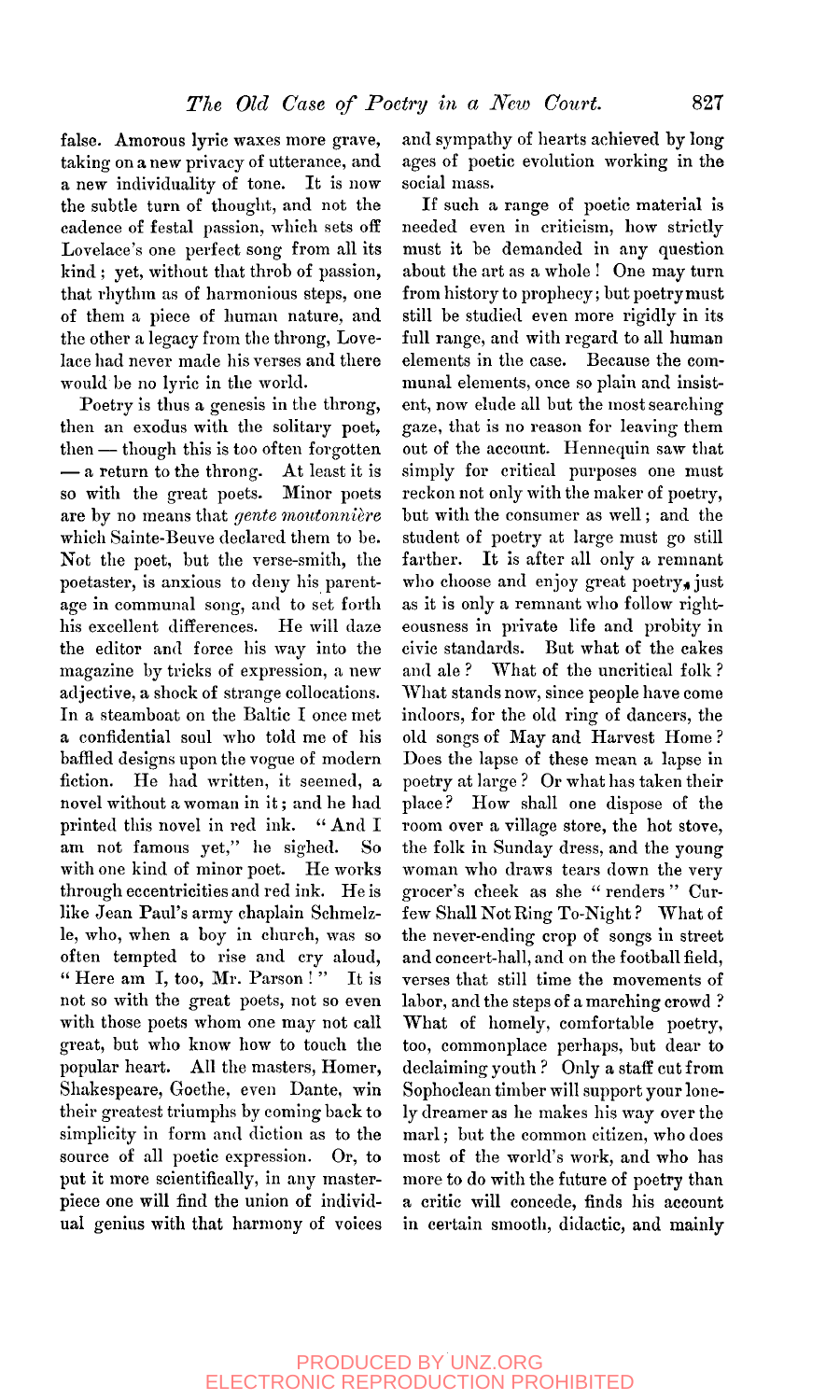cheerful verses which appear in the syndicate newspapers, and will never attain a magazine or an anthology. If singing throngs keep rhythm alive, it is this sort of poets that must both make and mend the paths of genius. Commonplace is a poor word. Horace gives one nothing else ; but a legion of critics shall not keep us from Horace, and even Matthew Arnold, critic as he was, fell back for his favorite poem on that seventh ode of the fourth book, — as arrant commonplace as Gray's Elegy itself. Members of a Browning society have been known to descend earthward by reading Longfellow. If minor poets and obvious, popular poems ever disappear, and if crowds ever go dumb, then better and best poetry itself will be dead as King Pandion. No Absent - Minded Beggar, no Recessional.

Whoever, then, will tell the truth about poetry's part in the world of to-day and to-morrow must not only know the course of all poetry through all the yesterdays, but must keep all its present manifestations, all its elements, sources, and allies at his command. Not only the lords of verse are to advise him ; he shall take counsel with scullions and potboys. It is that poet in every man, about whom Sainte-Beuve discoursed, who can best tell of the future of poetry. The enormous heed paid to the great and solitary poets, as if there could be a poet without audience or reader, has distorted our vision until we think of poetry as a quite solitary performance, a refuge from the world. Is not poetry really a flight from self and solitude to at least a conventional, imaginative society ? Poetry by its very form is a convention, an echo of social consent; with its aid one may forget personal debit and credit in the great account of humanity. Now, as in the beginning, poetry is essentially social ; its future is largely a social problem. How far, then, has man ceased to sing in crowds, and taken to thinking by himself? What is the shrinkage, quality as well as quantity, in the proportion of verse to prose since the invention of printing ? Is Professor Bilcher right in assuming that rhythm has declined as a social factor ? Is the loss of so much communal song in daily toil, in daily merriment, like the cutting away of those forests which hold the rains and supply the great rivers ?

Waiting for complete and trustworthy sociological studies which shall answer some of these queries, one may venture an opinion on the general case. Just as one feels that forests may vanish, and yet in some way the mighty watercourses must be fed, so with poetry. Nothing has yet been found to take the place of rhythm as sign of social consent, the union of steps and voices in common action ; and whatever intellectual or spiritual consolations may reach the lonely thinker, emotion still drives him back upon the sympathy of man with man. Human sympathy is thus at the heart of every poetic utterance, whether humble or great; rhythm is its outward and visible, once audible sign ; and poetry, from this sociological point of view, would therefore seem to be an enduring element in our life.

*Francis B. Gummere.*